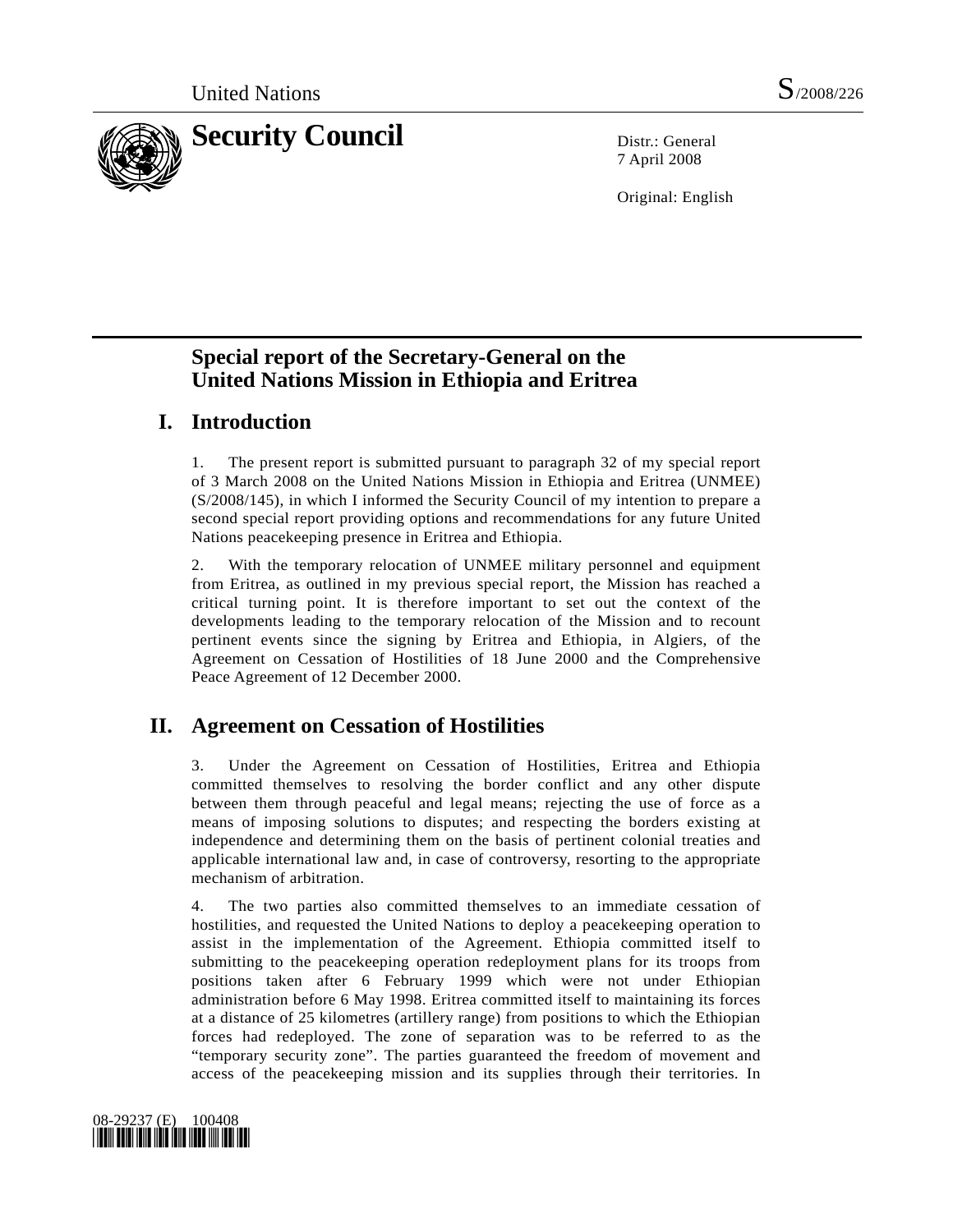addition, the parties committed themselves to respecting and protecting the members of the peacekeeping mission and its installations and equipment.

5. The parties also called on the United Nations and the Organization of African Unity (now the African Union) to establish a Military Coordination Commission, to be composed of representatives of both parties under the chairmanship of the head of the peacekeeping mission. The task of the Commission was to coordinate and resolve issues relating to the execution of the mandate of the mission, in particular military issues arising during the implementation period. In paragraph 5 of the Agreement, it is stipulated that the mandate of the peacekeeping mission "shall terminate when the delimitation-demarcation process of the border has been completed". The parties also requested the international community to take the necessary measures, including under Chapter VII of the Charter of the United Nations, should one or both parties violate the commitments reached under the Agreement.

#### **III. Comprehensive Peace Agreement**

6. Under the Comprehensive Peace Agreement, the two parties pledged to permanently terminate military hostilities between themselves; refrain from the threat or use of force against each other; respect and fully implement the provisions of the Agreement on Cessation of Hostilities; and release and repatriate prisoners of war and others detained as a result of the war.

7. Under the Agreement, the parties also agreed to establish a neutral boundary commission, mandated to delimit and demarcate the border between the two countries, based on pertinent colonial treaties and applicable international law. The Agreement set strict deadlines for the establishment and functioning of the commission, which was expected to commence work not more than 15 days after its constitution. The commission was to endeavour to make its decision concerning delimitation of the border within six months of its first meeting, following which it was to arrange for the expeditious demarcation of the border. The parties agreed that the delimitation and demarcation decisions of the boundary commission would be final and binding.

### **IV. Role of the United Nations Mission in Ethiopia and Eritrea**

8. By its resolution 1312 (2000), the Security Council established the United Nations Mission in Ethiopia and Eritrea. Subsequently, in its resolution 1320 (2000), the Council further defined the mandate of UNMEE, which included monitoring the cessation of hostilities; assisting in ensuring the observance of the security commitments agreed by the parties; monitoring and verifying the redeployment of Ethiopian forces; monitoring the positions of the armed forces of both sides once redeployed; monitoring the temporary security zone; chairing the Military Coordination Commission; coordinating and providing technical assistance for humanitarian mine action activities in the temporary security zone and areas adjacent to it; and coordinating the Mission's activities with humanitarian and human rights activities of the United Nations and other organizations in those areas.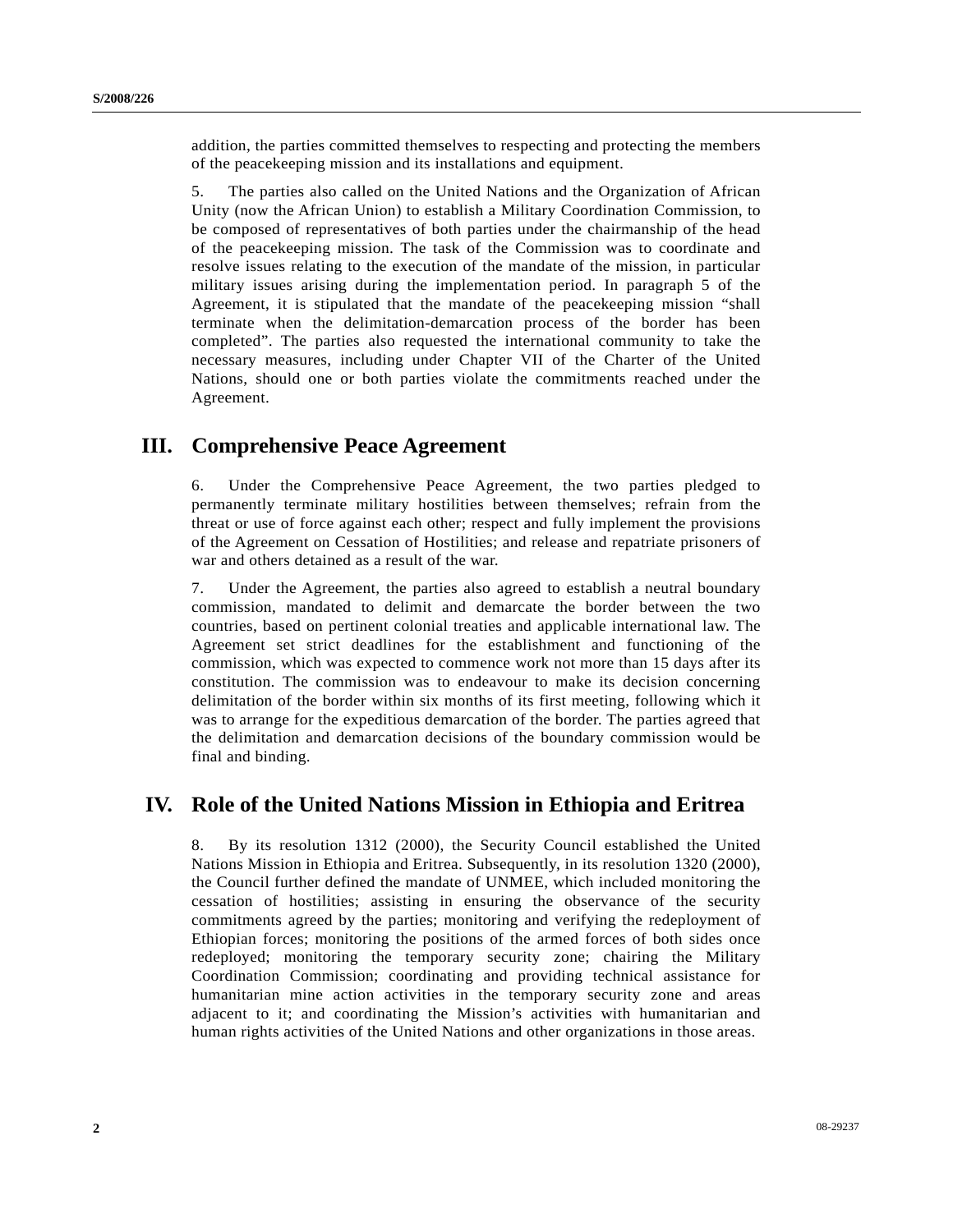9. By its resolution 1430 (2002), the Security Council adjusted the Mission's mandate to include demining in support of the demarcation process, as originally envisaged in resolution 1320 (2000). The resolution also mandated UNMEE to provide administrative and logistical support to the field offices of the Eritrea-Ethiopia Boundary Commission.

10. The deployment of UNMEE began with the establishment of military liaison offices in the capitals of the two countries in August 2000. In the following months, troops, military observers and civilian staff were deployed in the border area. The redeployment of Ethiopian forces from the area of the future temporary security zone was verified by UNMEE on 7 March 2001. On 18 April 2001, UNMEE declared the formal establishment of the Temporary Security Zone.

11. In accordance with standard practice, a status-of-forces agreement was concluded between Ethiopia and the United Nations on 23 March 2001 (United Nations, *Treaty Series*, vol. 2141, No. 37352). Owing to disagreement on a number of provisions, no such agreement was concluded with Eritrea. As a result, in accordance with Security Council resolution 1320 (2000), the model status-of-forces agreement (A/45/594, annex) of 9 October 1990 provisionally applies between the United Nations and Eritrea in respect of UNMEE.

#### **V. Military Coordination Commission**

12. The Military Coordination Commission established under paragraphs 6 and 7 of the Agreement on Cessation of Hostilities held 37 meetings between 2001 and 31 July 2006. As indicated in previous reports, the Commission has not been able to meet since July 2006. Ethiopia has maintained that it would resume its participation in the Commission's meetings only after Eritrea had restored the integrity of the Temporary Security Zone by withdrawing the troops and military equipment it has deployed in the Zone. For its part, Eritrea has maintained that it would attend the Commission's meetings if Ethiopia resumed its participation. During the period when the Commission was meeting on a regular basis, it provided the only forum in which the parties would engage in face-to-face discussions.

#### **VI. Delimitation and demarcation of the boundary**

13. In accordance with the relevant provisions of the Comprehensive Peace Agreement, the Eritrea-Ethiopia Boundary Commission was formally constituted in February 2001 to delimit and demarcate the common border between the two countries, based on pertinent colonial treaties and applicable international law. Under article 4.15 of the Agreement, the parties agreed that "the delimitation and demarcation determinations of the Commission shall be final and binding" and that each country "shall respect the border so determined, as well as the territorial integrity and sovereignty of the other party". In addition, under article 4.16 of the Agreement, the parties requested the United Nations to facilitate the resolution of problems that might arise due to the transfer of territorial control, including the consequences for individuals residing in previously disputed territory.

14. On 13 April 2002, the Eritrea-Ethiopia Boundary Commission issued its delimitation decision, which identified the boundary line by providing a list of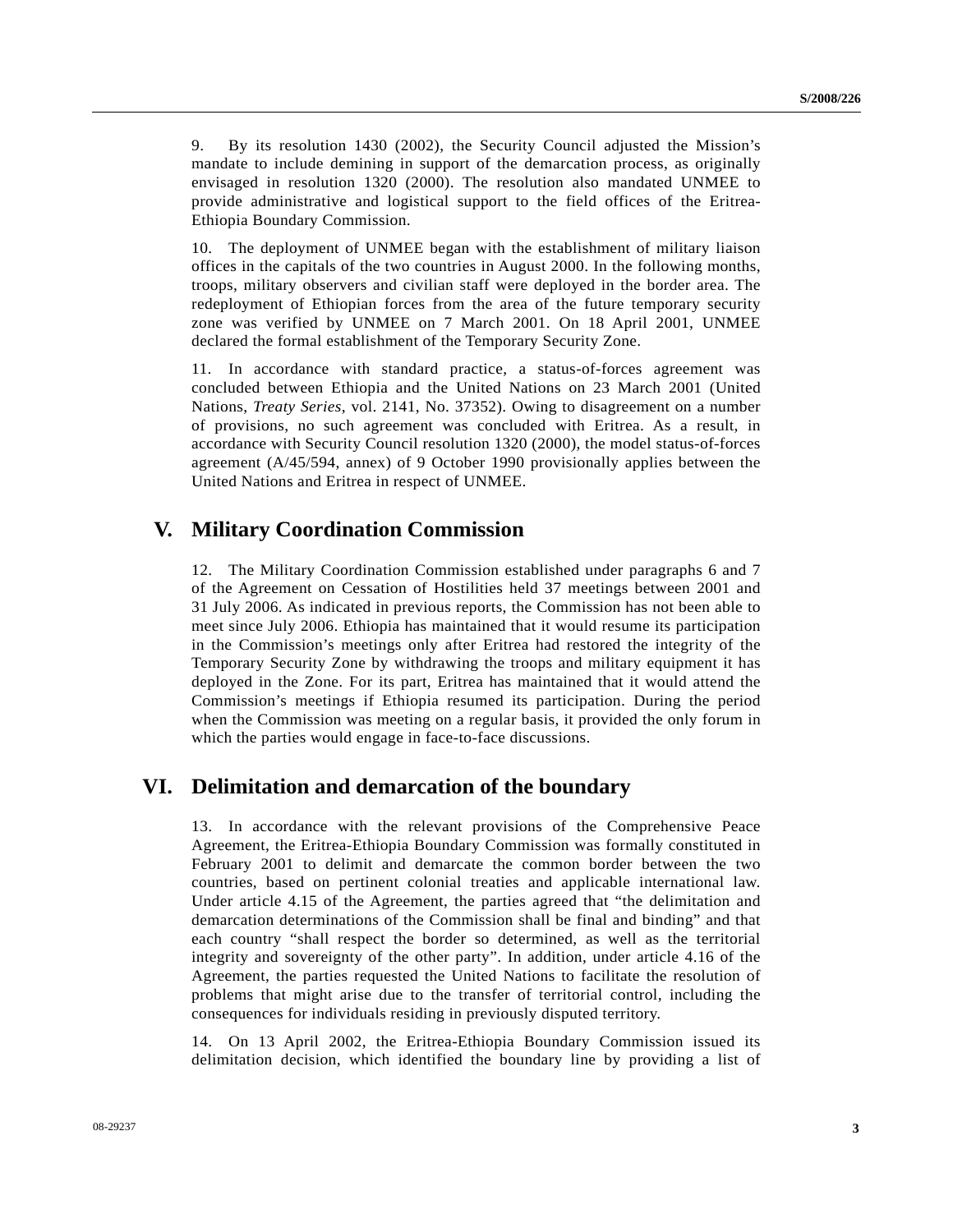coordinates specifying the points through which the boundary runs. Both parties announced their acceptance of the decision shortly after it was rendered. In a statement issued on the same day, the Council of Ministers of Ethiopia stressed that the Government was "ready to implement the legal decision of the Commission". The Government of Eritrea, in a statement made on the same date, underlined that the "determination by the border Commission has reaffirmed what was clear four years ago and has vindicated Eritrea. When they signed the Algiers Peace Agreement in December 2000, both parties had committed themselves to accept the decision of the Commission as final and binding. Hence the question of acceptance of the decision is superfluous". The Eritrea-Ethiopia Boundary Commission then proceeded to open field offices in Asmara, Eritrea, and Addis Ababa and Adigrat, Ethiopia.

15. On 13 May 2002, Ethiopia submitted to the Eritrea-Ethiopia Boundary Commission a request for interpretation, correction and consultation, in which it questioned certain aspects of the Commission's delimitation decision. On 24 June 2002, the Commission issued a decision in response to Ethiopia's request, stating that "the provisions of articles 28 and 29 of the Rules of Procedure neither allow substantive amendment nor affect the binding quality of the Decision as rendered on 13 April 2002. Re-argument of the case is not permitted". It also stated, "Accordingly, the Commission concludes that the Ethiopian request is inadmissible and no further action will be taken upon it" (see S/2002/732, annex).

16. The Eritrea-Ethiopia Boundary Commission prepared the first set of demarcation instructions, based on the completion of the 1:25,000 scale map on which the border was to be marked. On 24 December 2002, the Commission provided the parties with copies of the map for their comments on the Commission's approach to the demarcation phase (see S/2003/257, annex I, paras. 1 and 2 and S/2003/257/Add.1, para. 8). In response, on 24 January 2003, Ethiopia issued a memorandum outlining its views on the process of demarcation, which pointed out that there was a need to conduct demarcation in a manner that would take into account the human and physical geography through a study of facts on the ground. It was stressed in the memorandum that adjustments should be made to address situations in which villages were divided or roads were cut by the boundary. For its part, Eritrea maintained that the delimitation line determined by the Commission's decision of 13 April 2002 should be applied without change. On 21 March 2003, the Commission stated that, in the absence of authorization by both parties, it had no authority to vary the delimitation line, except in cases of manifest impracticability (see S/2003/257/Add.1, para. 8).

17. Meanwhile, the Commission proceeded with activities required for the demarcation exercise, including field surveys starting in Sector East. Ethiopia agreed to the emplacement of pillars in that sector, but called for dialogue with Eritrea to facilitate demarcation in Sectors Centre and West, in the light of the issues outlined in its memorandum of 24 January (see para. 16 above). Eritrea, however, rejected the possibility of pillar emplacement in Sector East, unless demarcation began simultaneously in the other two sectors (see S/2003/1186, para. 15). Hence, at that time, the points for the emplacement of pillars were determined for Sector East only.

18. On 19 September 2003, the Prime Minister of Ethiopia, Meles Zenawi, addressed a letter to my predecessor in which he expressed the view that the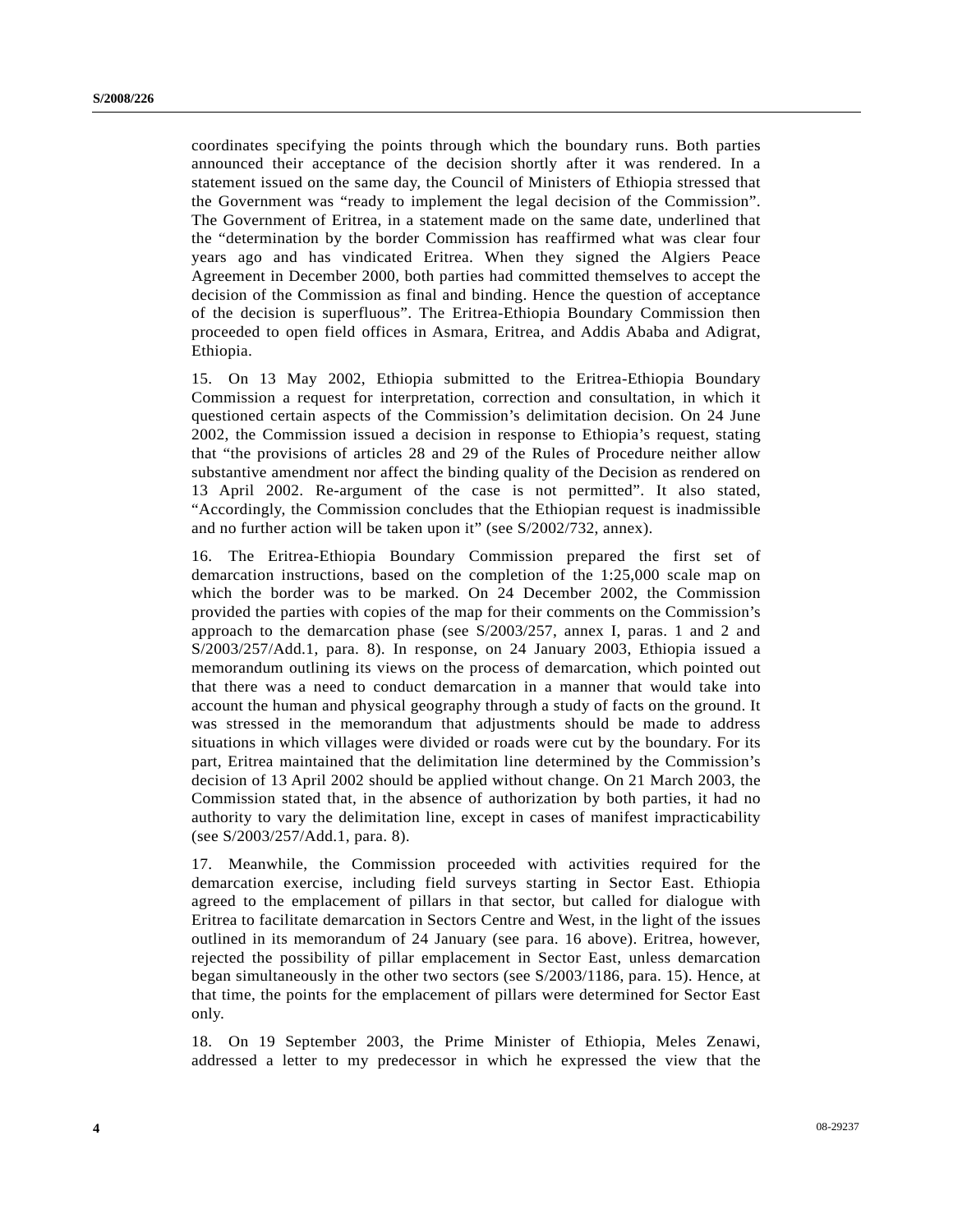Commission's delimitation decision of 13 April 2002 on Badme and parts of Sector Centre was "totally illegal, unjust and irresponsible". He further indicated that the peace process was in "terminal crisis" and proposed that an alternative mechanism to demarcate the contested parts of the boundary in a just and legal manner be put in place (see S/2003/1186, annex I). Subsequently, in a statement to Parliament on 29 March 2007, the Prime Minister declared that Ethiopia had accepted the delimitation decision of the Eritrea-Ethiopia Boundary Commission "completely and unconditionally". Furthermore, in a letter dated 8 June 2007 addressed to the President of the Security Council, the Minister for Foreign Affairs of Ethiopia confirmed that his Government had accepted the delimitation decision of the Eritrea-Ethiopia Boundary Commission without preconditions. He underlined, however, that in order to implement the delimitation decision, Eritrea should restore the integrity of the Temporary Security Zone, including full withdrawal of its regular military forces and heavy equipment from the Zone, and lift all the restrictions it had imposed on UNMEE.

19. In order to help resolve the situation, on 29 January 2004 my predecessor appointed the former Minister for Foreign Affairs of Canada, Lloyd Axworthy, as his Special Envoy for Ethiopia and Eritrea (see S/2004/102). However, Eritrea did not agree to the appointment, which it characterized as an attempt to establish an alternative mechanism to the Eritrea-Ethiopia Boundary Commission (see S/2004/116).

20. Despite repeated attempts by the Eritrea-Ethiopia Boundary Commission during the next two years to advance the demarcation process, it could not break the impasse. As a result, the Commission issued a statement on 27 November 2006 announcing that if the parties failed to reach an agreement on the physical demarcation of the boundary by placing pillars on the ground with the Commission's assistance by the end of November 2007, the boundary would automatically stand as demarcated by the boundary points determined by the Commission on the basis of map coordinates, and the Commission would consider its mandate fulfilled. As no progress was made in the intervening period, on 30 November 2007 the Eritrea-Ethiopia Boundary Commission affirmed that, as at that date, the border was demarcated by coordinates ("virtual demarcation").

21. In response to that decision, the President of Eritrea, Isaias Afwerki, in a letter to the President of the Eritrea-Ethiopia Boundary Commission dated 19 November 2007, stated that "as far as the 'virtual demarcation' is concerned, there are numerous questions that could be raised in regard to its meaning, content and implications". At the same time, the letter conveyed "Eritrea's acceptance of this procedure as an important step forward towards the demarcation on the ground". In the letter, he also stated that "virtual demarcation does not represent completion of the process", and appealed to the Eritrea-Ethiopia Boundary Commission to persist "until erection of pillars to bring the process to its natural conclusion". Subsequently, in a letter dated 29 November 2007 addressed to the President of the Eritrea-Ethiopia Boundary Commission, the Legal Adviser to the President of Eritrea stated that "Eritrea acknowledges as both final and valid the coordinates that the Commission has specified and believes that these coordinates are as binding as other Commission decisions" (S//2007/693, annex).

22. For its part, Ethiopia, in a letter dated 27 November 2007 addressed to the President of the Eritrea-Ethiopia Boundary Commission from the Minister for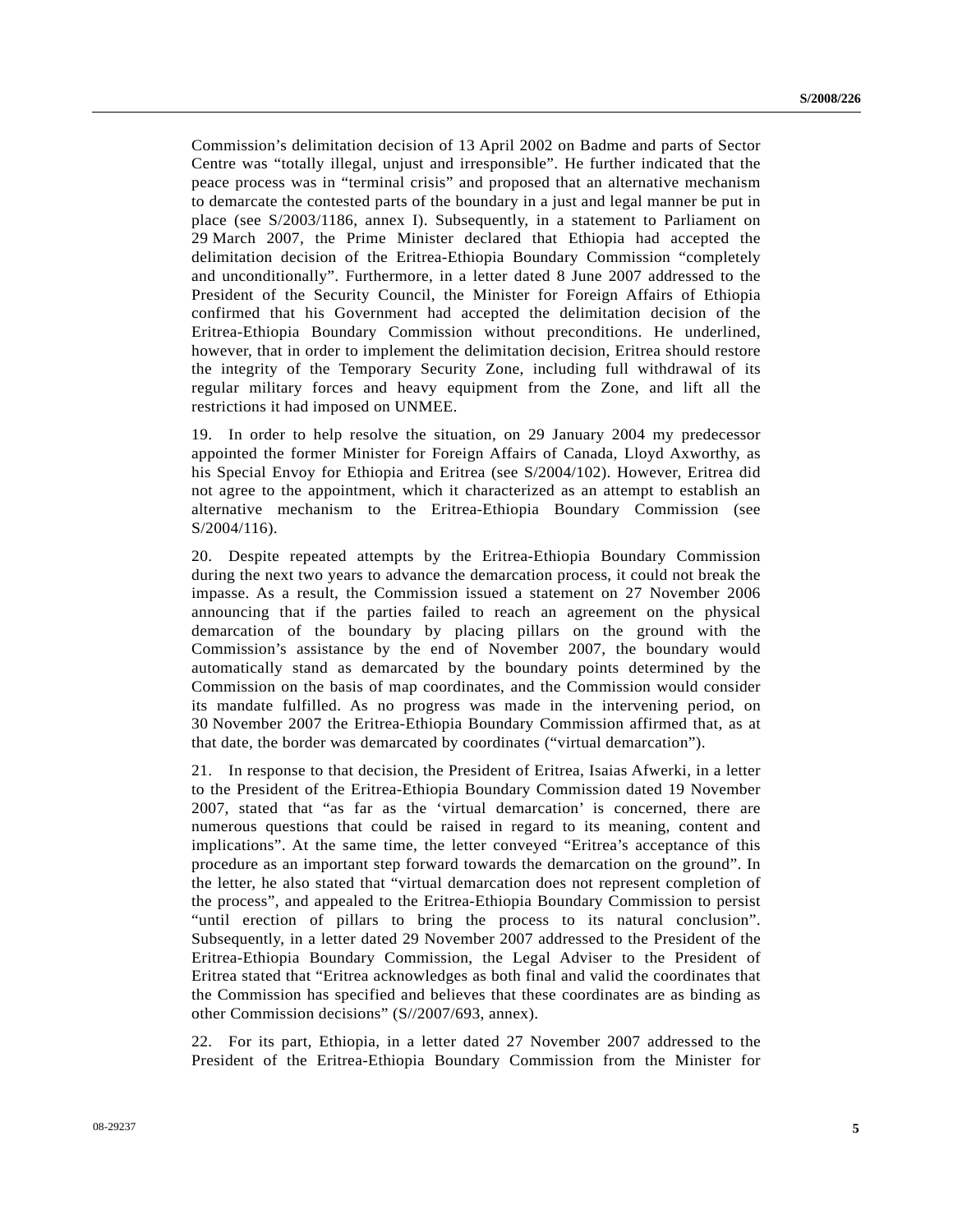Foreign Affairs, stated that "in Ethiopia's view, these demarcation coordinates are invalid as they are not the product of a demarcation process recognized by international law".

23. Prior to the statement by the Eritrea-Ethiopia Boundary Commission of 30 November 2007 affirming the demarcation of the border by coordinates, I addressed identical letters dated 20 November 2007 to the President of Eritrea and the Prime Minister of Ethiopia, expressing my deep concern about the increasing tension on the ground and the continued military build-up by both countries. I urged both countries to take immediate steps to ease the tensions and pull their troops back and suggested that UNMEE convene a meeting of the Military Coordination Commission. Furthermore, I informed the two leaders of my intention to dispatch a senior United Nations official to Asmara and Addis Ababa in the following days to consult them on the appointment of my Special Representative for Ethiopia and Eritrea before taking a final decision on the matter.

24. Also on 20 November, the President of Eritrea addressed a letter to me reaffirming that "Eritrea has continued to respect the rule of law and uphold the integrity of the Algiers Peace Agreement" (see S/2007/681, annex). In the letter he also stated that the "Government of Ethiopia has endeavoured to force renegotiation of the final and binding Award" through "an endless series of pretexts designed to frustrate the demarcation process, to paralyse the Boundary Commission and to force the adoption of an 'alternative' mechanism". He further stated that "In the meantime, Ethiopia continues to occupy Eritrean territories by force in violation of international law and the Algiers Agreement". He added that the responsibility for the Commission's inability to proceed further towards physical demarcation of the border "lies squarely on the shoulders of the Government of Ethiopia", and urged me to "take necessary measures to redress the situation before it is too late".

25. On 23 November 2007, I received a letter from the Prime Minister of Ethiopia in which he stated that Eritrea was responsible for the latest tension, as it had "occupied the Temporary Security Zone". He added that Eritrea had refused to lift the restrictions on the operations of UNMEE and was in violation of the Agreement on Cessation of Hostilities. The letter contained a reference to the decision of the Boundary Commission that "the continuation of its activities would serve no useful purpose" and stated that "Ethiopia fully agrees with this decision" as "this may offer an opportunity to break the present stalemate, which is unlikely to be resolved as matters stand now". Finally, he expressed full support for my efforts to be "a bridge" between Ethiopia and Eritrea and for the proposed appointment of my new Special Representative.

26. On 24 November 2007, I received another letter from the President of Eritrea, in response to my letter of 20 November. In his letter, the President denied that there was a military build-up on the Eritrean side and informed me that the Eritrean Government "cannot comment, in the prevailing circumstances", on the possible appointment of my Special Representative. He urged me again to "shoulder" my responsibilities to "ensure the rule of law and the prevalence of justice".

27. I replied to the two leaders in identical letters dated 29 November, by which I welcomed the repeated acceptance, without preconditions, by both Ethiopia and Eritrea, of the final and binding delimitation decision of the Eritrea-Ethiopia Boundary Commission and stressed that the non-implementation of that decision, as well as the erosion of other aspects of the Algiers Agreements, continued to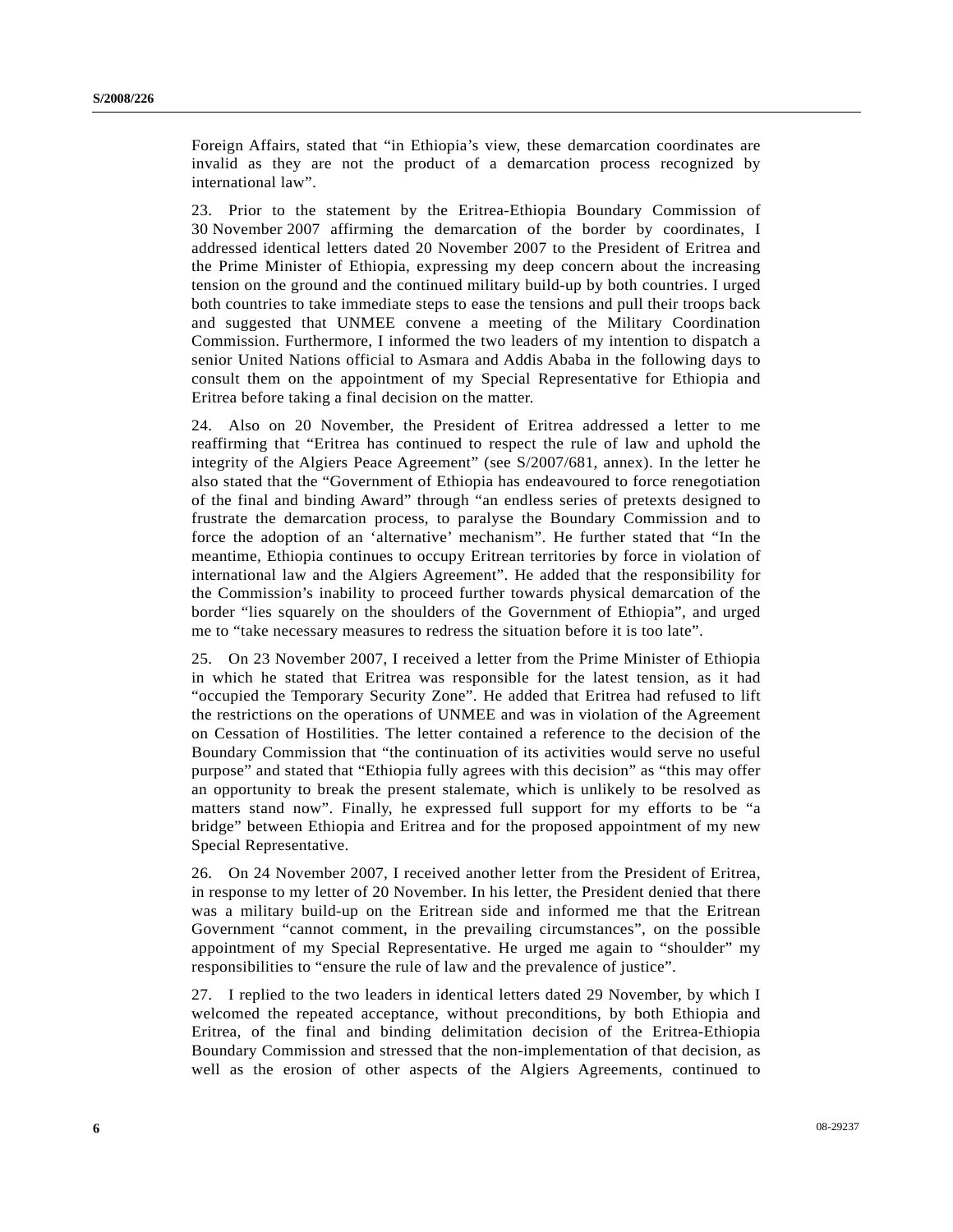undermine the prospects for a lasting peace between the two countries. I reminded both leaders that the Security Council had recently urged the parties to take concrete steps immediately and without preconditions towards the implementation of the final and binding delimitation decision of the Eritrea-Ethiopia Boundary Commission and to comply fully with the Algiers Agreements. Furthermore, I informed the two leaders of my intention to dispatch a senior United Nations official to discuss with them ways to begin the demarcation process, in accordance with the Algiers Agreements.

28. On 11 December 2007, I addressed a letter to the President of the Security Council, informing him of my letters of 20 and 29 November to the leaders of the two countries. President Afwerki subsequently wrote to the President of the Council on 21 December 2007, stating that he found my letters "out of consonance with" reality. In his letter, President Afwerki stated that Ethiopia "remains in unlawful occupation of Eritrean territory" and urged the Security Council "to redress this injustice in accordance with its legal responsibilities under the Algiers Agreement, the Charter of the United Nations and the general principles of international law" (see S/2008/40, para. 21).

29. In another letter addressed to the President of the Security Council, dated 15 January 2008, President Afwerki expressed the view that UNMEE, in its present role, was "maintaining occupation" (see S/2008/40, para. 22). He also called on the Council "to shoulder its responsibilities" by compelling Ethiopia to withdraw from Eritrean sovereign territories.

30. Subsequently, in its resolution 1798 (2008), the Security Council stressed that the physical demarcation of the border between the two countries would support a comprehensive and lasting settlement of the dispute and normalization of their relations. The Council also demanded that the parties immediately take concrete steps to complete the process launched by the Comprehensive Peace Agreement of 12 December 2000 by enabling the physical demarcation of the border. On 1 February, Eritrea issued a press release stating that it found resolution 1798 (2008) to be "irrelevant". In the view of Eritrea, the resolution violated the Charter of the United Nations, had no basis in the Algiers Agreements and disregarded the lawful and authoritative decision of the Boundary Commission.

## **VII. Situation on the ground and operations of the United Nations Mission in Ethiopia and Eritrea**

31. Except for a few minor incidents and periods of tension, the overall security situation in and around the Temporary Security Zone remained relatively calm and stable until October 2006, when armed soldiers of the Eritrean Defence Forces, along with tanks and artillery, entered the Zone in Sector West. This incursion into the Zone was in violation of the security arrangements of the Agreement on Cessation of Hostilities. Despite protests by the United Nations, Eritrea not only retained, but steadily increased, its military presence inside the Temporary Security Zone. Ethiopia has also considerably increased its military presence in the border area. The military reinforcements on both sides reached a peak in November 2007 and have not decreased since. Currently, the forces of the two countries literally face each other in many locations along the southern boundary of the Temporary Security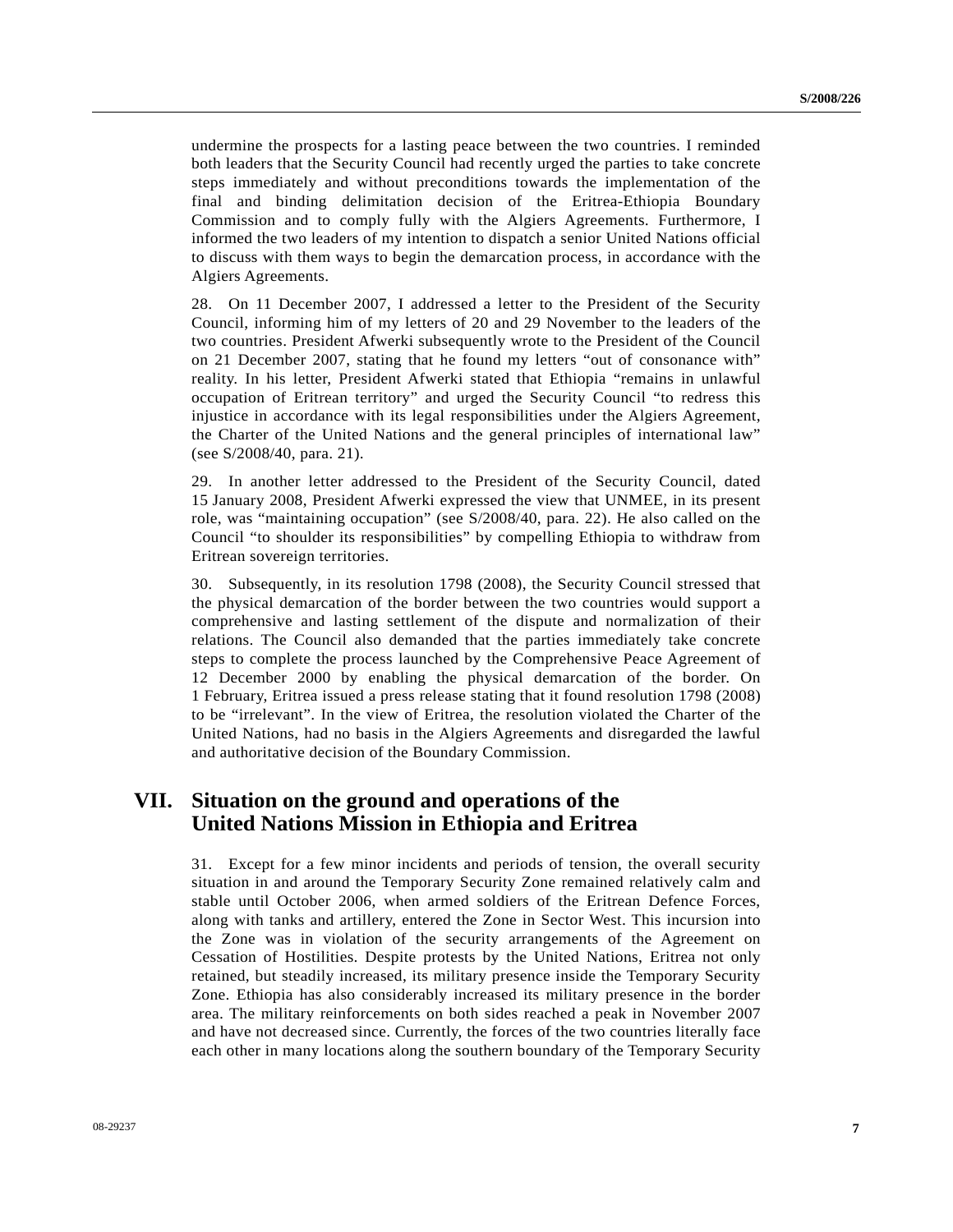Zone. This has resulted in a number of shooting incidents between the two forces over the past several months.

32. Since early 2004, Eritrea has imposed a number of restrictions on UNMEE. The first restriction was the closure, in March 2004, of the Asmara-Keren-Barentu road, which was the Mission's main supply route between Asmara and Sector West. Other increasingly severe measures followed, including, since late 2005, restrictions on the freedom of movement of UNMEE patrols in certain parts of the Temporary Security Zone and adjacent areas, the prohibition of UNMEE night patrols and the restriction of patrols to main supply routes; the banning, since October 2005, of United Nations helicopter flights in Eritrean airspace; and the expulsion, in December 2005, of UNMEE international staff who are nationals of Canada, the Russian Federation, the United States of America and countries of Europe. Details of these restrictions have been provided in my previous reports to the Security Council.

33. In addition, as indicated in my report of 23 January (S/2008/40 and Corr.1), in September 2006 the Eritrean authorities started limiting fuel supplies to UNMEE to only 50 per cent of the Mission's monthly requirements, forcing it to scale down its operations. As indicated in my report of 3 March (S/2008/145), on 1 December 2007 Eritrea stopped all fuel supplies to UNMEE, resulting in the crisis that forced the temporary relocation of the Mission from Eritrea.

34. UNMEE has experienced some relatively minor restrictions on the Ethiopian side. In 2007, the Mission encountered some restrictions on its freedom of movement in the areas of Bure in Subsector East, Humera in Sector West and Rama in Sector Centre. Ethiopia had lifted all these restrictions by the end of November 2007, and currently no restrictions are imposed by Ethiopia on the Mission's operations.

## **VIII. The future of the United Nations Mission in Ethiopia and Eritrea**

35. As indicated in my report of 3 March, the military personnel deployed in Ethiopia were not affected by the fuel crisis that forced the relocation of UNMEE from the Temporary Security Zone and the temporary suspension in the implementation of the Mission's operations on the Eritrean side. The Mission's military personnel on the Ethiopian side have therefore continued to carry out their mandated tasks.

36. Following the further temporary relocation of the Eritrea-based military personnel to their home countries, the UNMEE presence in Eritrea currently consists of 164 military personnel, who constitute a rear party that will remain in the country to protect contingent-owned equipment until the equipment has been shipped. In addition, a small number of civilian personnel continue to maintain liaison with the Eritrean authorities and provide administrative support in handling the remaining Mission equipment. In Ethiopia, the UNMEE presence consists of some 302 military personnel, including 90 military observers, deployed at seven sites along the southern boundary of the Temporary Security Zone and at UNMEE headquarters in Addis Ababa.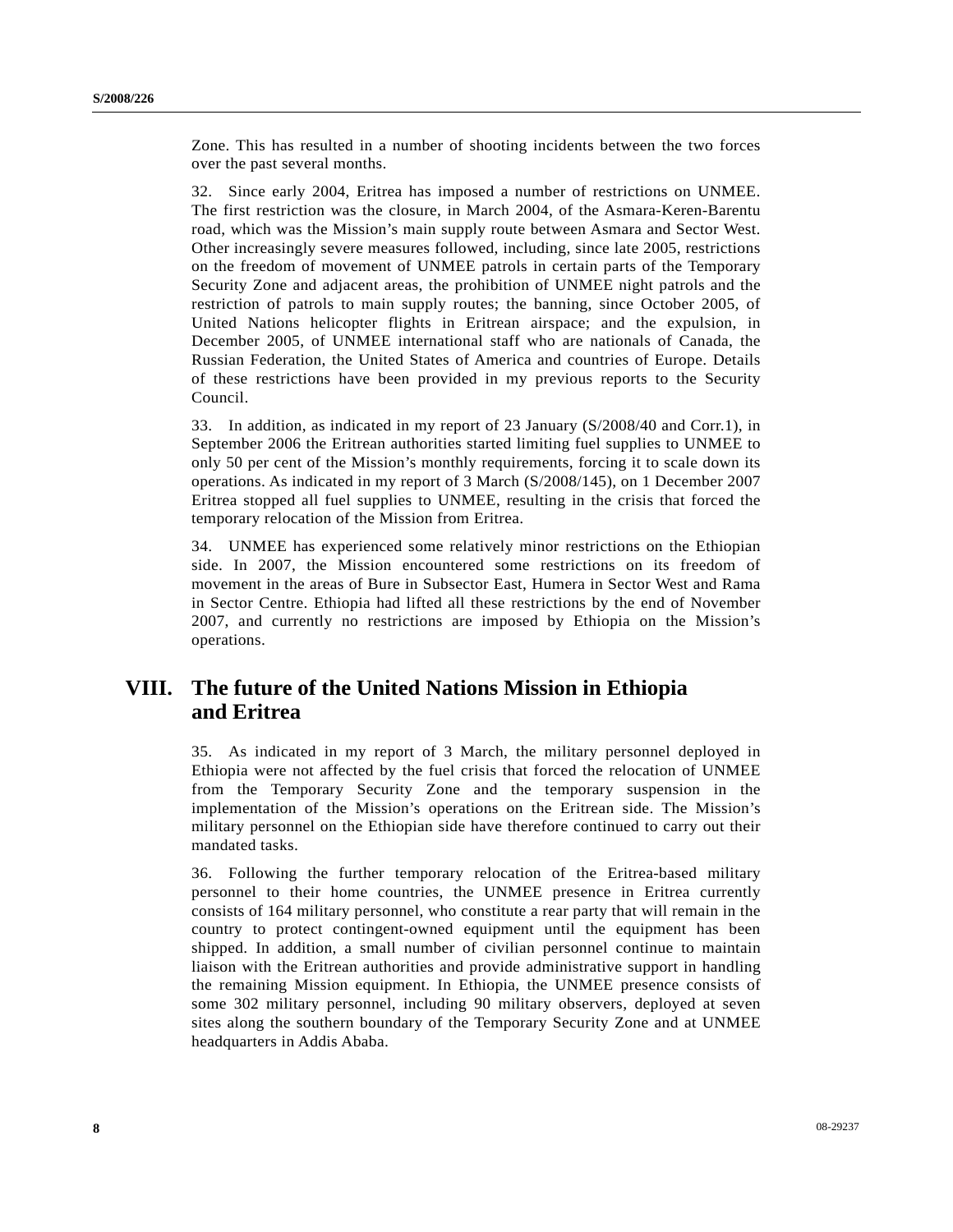37. As noted in my report of 3 March, the technical assessment mission, which visited UNMEE from 6 to 11 February, had intended to seek the views of the authorities of both Eritrea and Ethiopia on issues related to the relocation of personnel, as well as the future direction of UNMEE. I regret to report that the technical assessment mission was unable to visit Eritrea, as the participants were denied visas to enter the country. However, prior to the arrival of the technical assessment mission in Addis Ababa, UNMEE, in a meeting with the Eritrean authorities in Asmara, had requested that the Mission be allowed to retain those of its existing deployments that were located along the border, namely, those at Deda Lala, Serha, Mereb Bridge and Point 74, on the Eritrean side, with fuel supplies from Ethiopia, following the emergency relocation of the rest of the Mission's personnel from the Temporary Security Zone. The Eritrean authorities informed UNMEE that if the United Nations decided to relocate its personnel and equipment from Eritrea, the Government of Eritrea would not accept any partial UNMEE presence on its territory. At the same time, as explained in my previous report, the Eritrean authorities did not take any steps to address the fuel crisis and thereby enable the Mission to remain in the Temporary Security Zone.

38. On 15 February 2008, the Ministry of Foreign Affairs of Eritrea issued a press release stating that the Government of Eritrea "cannot discuss or acquiesce in temporary relocation or some other new arrangement that is at variance with the provisions of the Algiers Peace Agreement, as the mandate as well as the circumstances and modalities of UNMEE's deployment and termination of functions are explicitly stipulated in the Algiers Agreement". Subsequently, in a letter dated 10 March addressed to the President of the Security Council, the Permanent Representative of Eritrea stated that "there is still lack of clear information from the Secretariat to the Government on critical matters that pertain to the future status of UNMEE". He noted that my report dated 3 March "should have been cognizant of the importance of Eritrea to be part of the decision process that affects the status of UNMEE both as a host country of the mission and a concerned party in the matter" (S/2008/172).

39. On 20 March, the Assistant Secretary-General for Peacekeeping Operations, Edmond Mulet, met with the Permanent Representative of Eritrea to seek his Government's views on the future of UNMEE and on the options identified in the present report. The Permanent Representative, however, stated that he would not discuss the Mission's future or the options regarding the United Nations peacekeeping presence in the border area because the United Nations had already taken the decision to relocate the Mission without consulting Eritrea. The Permanent Representative also pointed out that the President of Eritrea had already written to me on 15 January 2008, stating that since the Eritrea-Ethiopia Boundary Commission had already demarcated the border, the presence of UNMEE was prolonging the occupation by Ethiopia of territory awarded to Eritrea. The Permanent Representative emphasized that Eritrea would like the United Nations to ensure the withdrawal of Ethiopia from the territory of Eritrea.

40. Subsequently, I received a letter from President Afwerki dated 25 March stating that "to request 'Eritrea's views on the future role' of UNMEE is again tantamount to nudging us to abandon the cardinal issue and to accept and legitimize the occupation of our land" (see S/2008/200, annex). He further stated that, instead of focusing on "minor matters such as 'fuel supplies to UNMEE, or its equipment and properties'", the major obligation of the United Nations and the Security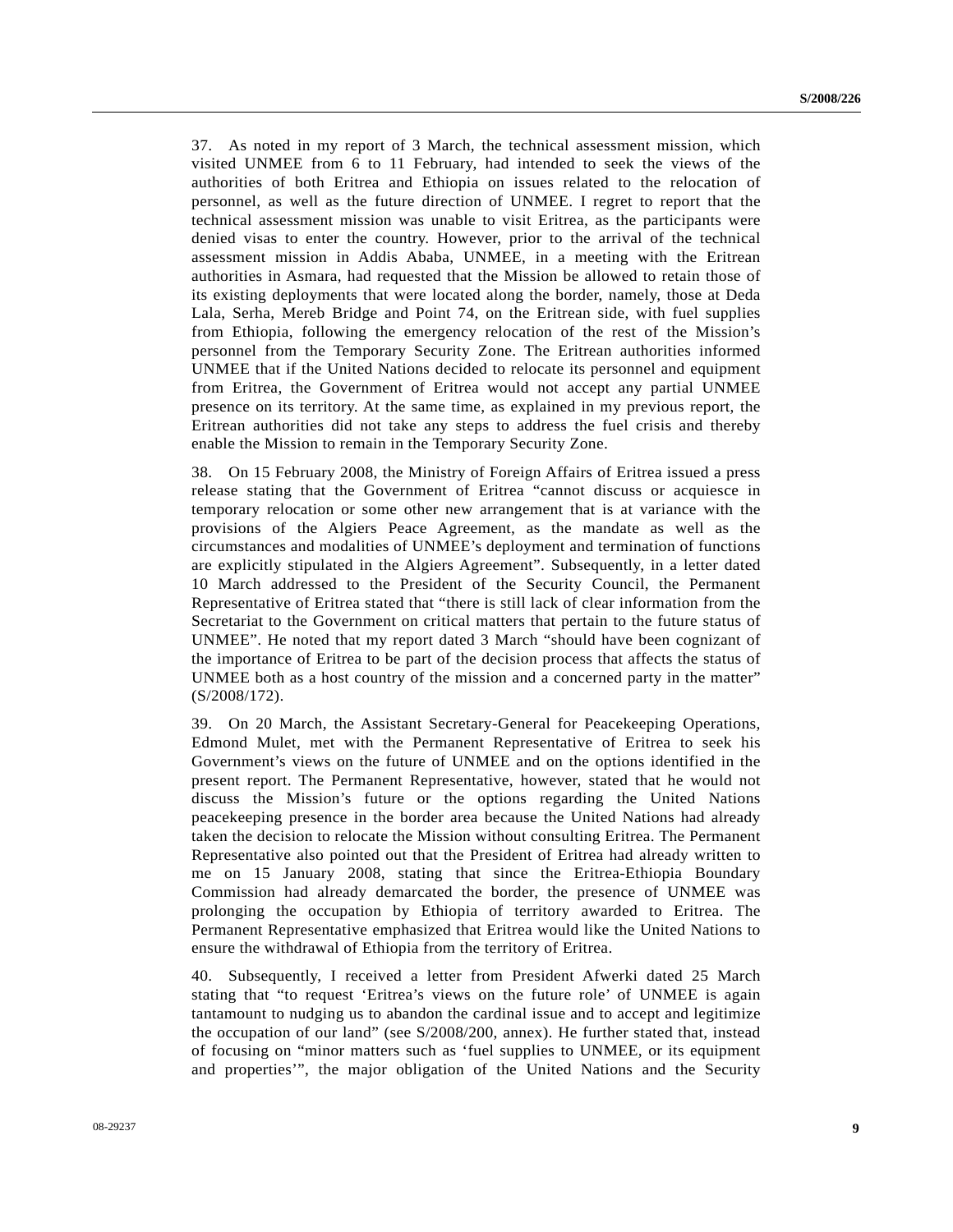Council was to ensure the withdrawal of Ethiopian occupation from sovereign Eritrean territories. He reiterated that the border between the two countries "has been delimitated and demarcated", stating "Whether pillars are placed along the border or not is in fact immaterial for all legal and practical purposes".

41. For their part, the authorities of Ethiopia informed the technical assessment mission that Ethiopia would find it extremely difficult to accept the long-term deployment of UNMEE limited only to the Ethiopian side of the border. They expressed concern that such a deployment would effectively create a new security zone on Ethiopian territory, with serious legal implications for the status of the Agreement on Cessation of Hostilities and the Temporary Security Zone. The authorities of Ethiopia emphasized that it was essential to preserve the integrity of the Agreement on Cessation of Hostilities and the sanctity of the Temporary Security Zone, and that the maximum Ethiopia could agree to was an emergency relocation of UNMEE, for a limited duration and for the purpose of ensuring the safety and security of the peacekeepers, while the Security Council decides on the future of the Mission.

42. On 25 March, the Under-Secretary-General for Peacekeeping Operations, Jean-Marie Guéhenno, discussed the options identified in the present report with the Chargé d'affaires a.i. of the Permanent Mission of Ethiopia. The Chargé d'affaires informed the Under-Secretary-General that Ethiopia would continue to cooperate with the United Nations and would consider the proposed options. He stressed that the two parties had the primary responsibility to resolve the dispute between them and that Ethiopia would support the Secretary-General's good offices and was ready to meet with Eritrea to discuss the dispute. In addition, he reiterated that it was essential to preserve the integrity of the Agreement on Cessation of Hostilities and the status of the Temporary Security Zone.

43. Following that meeting, the Minister for Foreign Affairs of Ethiopia addressed a letter to me dated 28 March (S/2008/214, annex), in which, among other things, he reiterated that any recommendation to the Security Council on the future of UNMEE should not affect the validity of the Agreement on Cessation of Hostilities and that the integrity of the Temporary Security Zone should be fully respected.

44. On 26 March, my Chef de Cabinet, Vijay Nambiar, met with the Permanent Representative of Eritrea, who stated that the Eritrean authorities were fully prepared to cooperate in the relocation of UNMEE and that the Government of Eritrea would facilitate the transportation of the Mission's equipment to the seaports of Assab and Massawa, as requested by UNMEE. Furthermore, the Permanent Representative informed the Chef de Cabinet that the Eritrean authorities would be prepared to transport, using their own transportation arrangements, all United Nations and contingent-owned equipment left at team sites and contingent posts in the Temporary Security Zone to Asmara and Assab. In order that that might be done, he requested that the Eritrean authorities be provided with an inventory of all equipment left in the Temporary Security Zone. UNMEE and the Secretariat undertook to follow up with the authorities of Eritrea and provide the inventory lists.

45. During their recent informal consultations on UNMEE, members of the Security Council repeatedly stressed the need for the parties to live up to their commitments under the Agreement on Cessation of Hostilities and the Comprehensive Peace Agreement. Council members have also consistently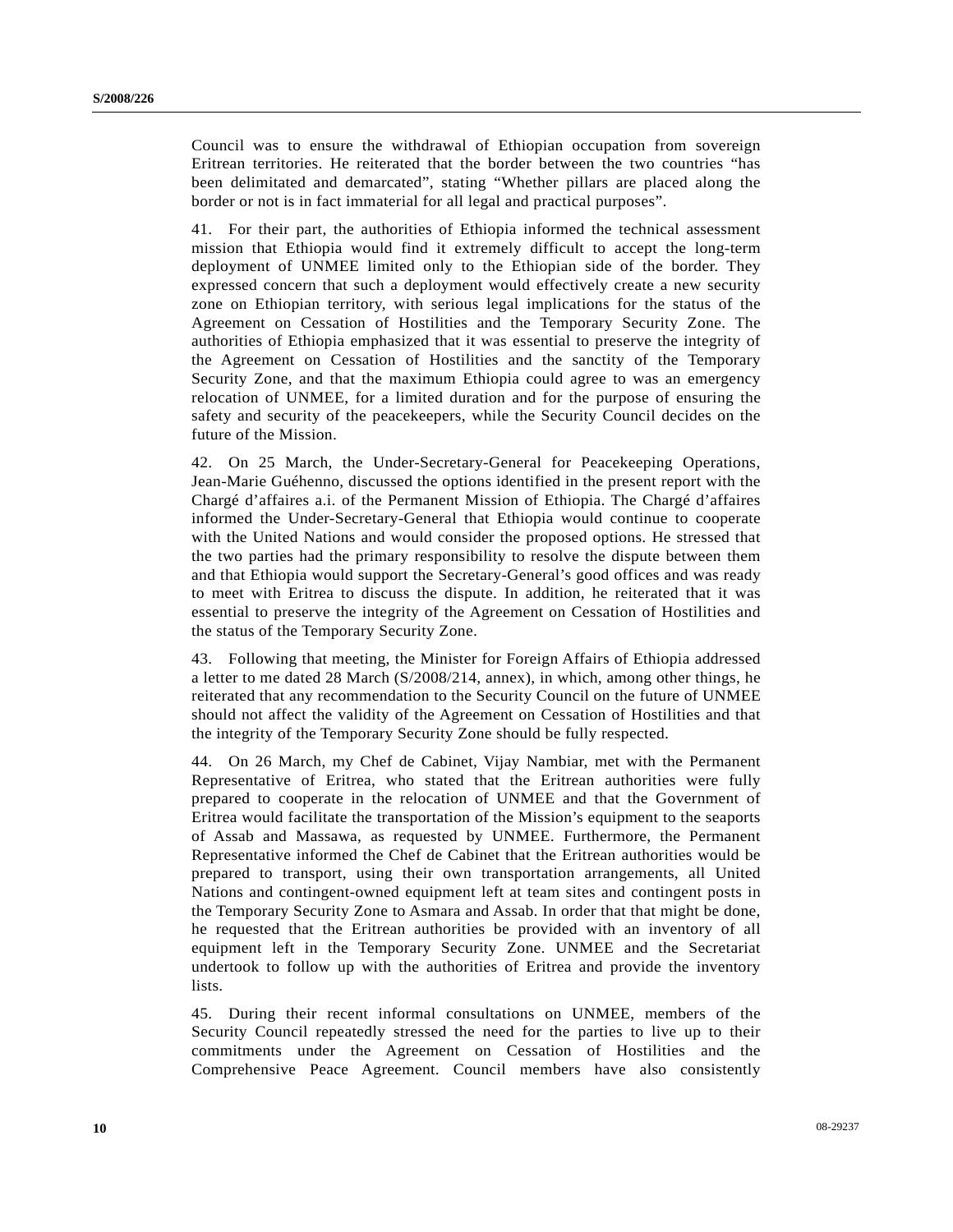expressed their concern about the impact of the continued impasse on regional peace and stability, and emphasized the importance of the conflict-prevention role played by UNMEE, in accordance with its present mandate.

46. Taking into account the views expressed by Council members, together with the positions of Eritrea and Ethiopia, as outlined above, the following options could be considered for the United Nations peacekeeping presence in Eritrea and Ethiopia:

 (a) As stated in my report of 3 March, there is still an opportunity for Eritrea to reconsider its position, resume fuel supplies to UNMEE, lift all restrictions on the Mission and allow it to continue to perform the tasks originally envisaged in the Agreement on Cessation of Hostilities. Eritrea has yet to take steps to change its position and has informed UNMEE that it would consider making fuel available only for the relocation of the Mission's equipment;

 (b) In the absence of the conditions necessary to carry out its mandate under resolution 1320 (2000), UNMEE could be terminated, leaving no United Nations peacekeeping presence in the area;

 (c) A small observer mission could be deployed in the border area, which would endeavour to defuse tensions between the armed forces of the two countries, serve as the eyes and ears of the international community and continue to report to the Security Council on the situation;

 (d) Liaison offices staffed with civilian and military personnel could be established in Asmara and Addis Ababa to maintain United Nations readiness to assist the parties in the implementation of the border demarcation decision of the Eritrea-Ethiopia Boundary Commission, as well as article 4.16 of the Comprehensive Peace Agreement, should they eventually agree to proceed with the physical demarcation process.

#### **IX. Observations and recommendations**

47. The military occupation by Eritrea of the Temporary Security Zone and the restrictions it has imposed on UNMEE are a violation of the Agreement on Cessation of Hostilities and have undermined the very basis of the Mission's mandate. The options proposed in paragraph 46 above are not ideal; they bear considerable risks and would not resolve the serious dilemma created by the restrictions that have prevented the Mission from performing its mandate and eventually forced it to relocate from the Temporary Security Zone. Yet the prevailing circumstances seriously limit the available courses of action.

48. The total withdrawal of UNMEE as proposed in option (b) above could result in an escalation of tensions in the border area, with the risk of a resumption of open hostilities, despite declarations by the two parties that they have no intention of restarting the war. The deployment of an observer mission under option (c) above would require the agreement of both countries. Such a mission could provide valuable information and early warning to the Security Council. Its mere presence in the area may not provide adequate deterrence, especially against the possible accidental resumption of hostilities. Finally, option (d) above would work only if both parties were prepared to proceed with the implementation of the final and binding decision of the Eritrea-Ethiopia Boundary Commission, with the support of the United Nations.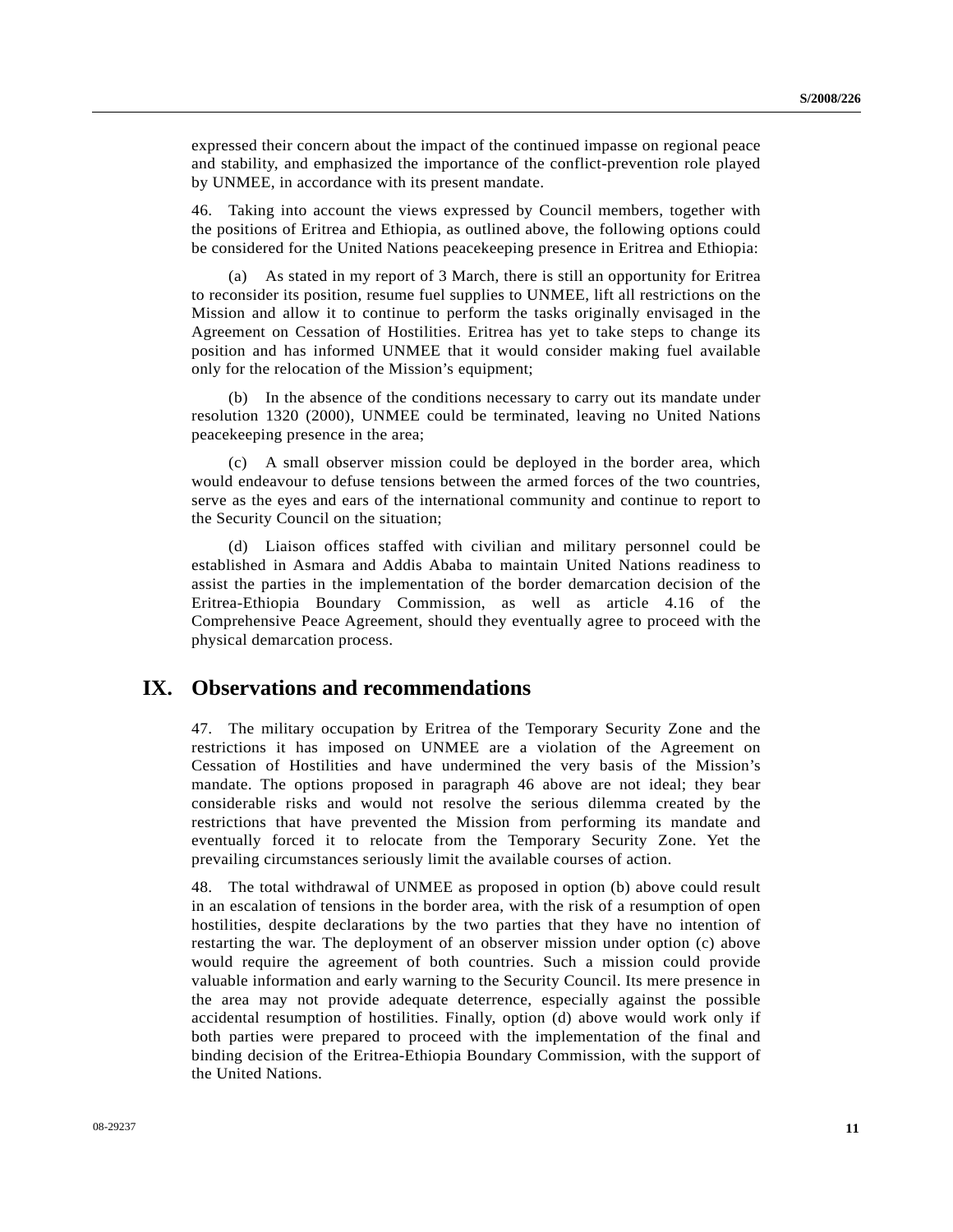49. Should one party reject option (c) and the other accept the deployment of the military observers on one side only, this possibility could be explored. I would like to stress to the Security Council, however, that an observer mission deployed on one side of the border only would not be able to fully monitor the Temporary Security Zone and thus effectively assist the parties in the implementation of the Agreement on Cessation of Hostilities. In addition, such a mission could be perceived by one party as freezing the status quo and serving the interests of the other, with serious implications for perceptions of the impartiality of the United Nations.

50. Options (b), (c) and (d) would also raise fundamental issues with regard to the Algiers Agreements. In particular, the termination of the mandate of UNMEE and the total withdrawal of the Mission would have implications for the status of the Temporary Security Zone. In my communications with the parties during the recent crisis, I have maintained that the temporary relocation of UNMEE is without prejudice to the provisions of the Agreement on Cessation of Hostilities, including the sanctity of the Temporary Security Zone. Only option (c), with deployment on both sides, would provide a peacekeeping presence that could make it possible, to some extent, to monitor and preserve the integrity of the Zone.

51. Another dilemma is that none of the options would, on its own, address the fundamental issues perpetuating the dispute between the two countries. The position of Ethiopia that the demarcation coordinates determined by the Eritrea-Ethiopia Boundary Commission are invalid (see para. 22 above) raises questions about its commitment to accepting the final and binding status of decisions of the Commission under article 4.15 of the Comprehensive Peace Agreement. The continuing impasse is unacceptable and fraught with risks to international and regional peace and stability. Any option decided upon by the Security Council would therefore require the full and active engagement of the Council with the two parties, with a view to addressing the underlying legal, political and security issues, including the implementation of the decisions of the Eritrea-Ethiopia Boundary Commission, in accordance with the Algiers Agreements, which should make it possible to normalize the relations between the parties.

52. The two parties bear the primary responsibility for resolving their border dispute, and each should muster the political will to take the steps necessary to address the legitimate legal, political and security concerns of the other. The Security Council, too, has a responsibility to address this matter. For my part, I have offered my good offices to the two parties to facilitate the implementation of the decisions of the Eritrea-Ethiopia Boundary Commission. I intend to continue with my efforts to convince both parties to avail themselves of this offer.

53. Should Eritrea not reverse its position as proposed in option (a), options (c) and (d), taken together, would appear to offer a course of action that could preserve the integrity of the Agreement on Cessation of Hostilities and the sanctity of the Temporary Security Zone and facilitate efforts to address the fundamental issues, if accepted by both parties and if accompanied by full and active Security Council engagement with the two parties. I therefore recommend that the Security Council authorize me to explore with the two parties the possibility of securing their agreement to option (a) and either options  $(c)$  or  $(d)$ , or both, with the clear understanding that if any of these arrangements is accepted, it would have to be accompanied by parallel Security Council efforts to effectively address the fundamental legal and political issues at the heart of the dispute between the two